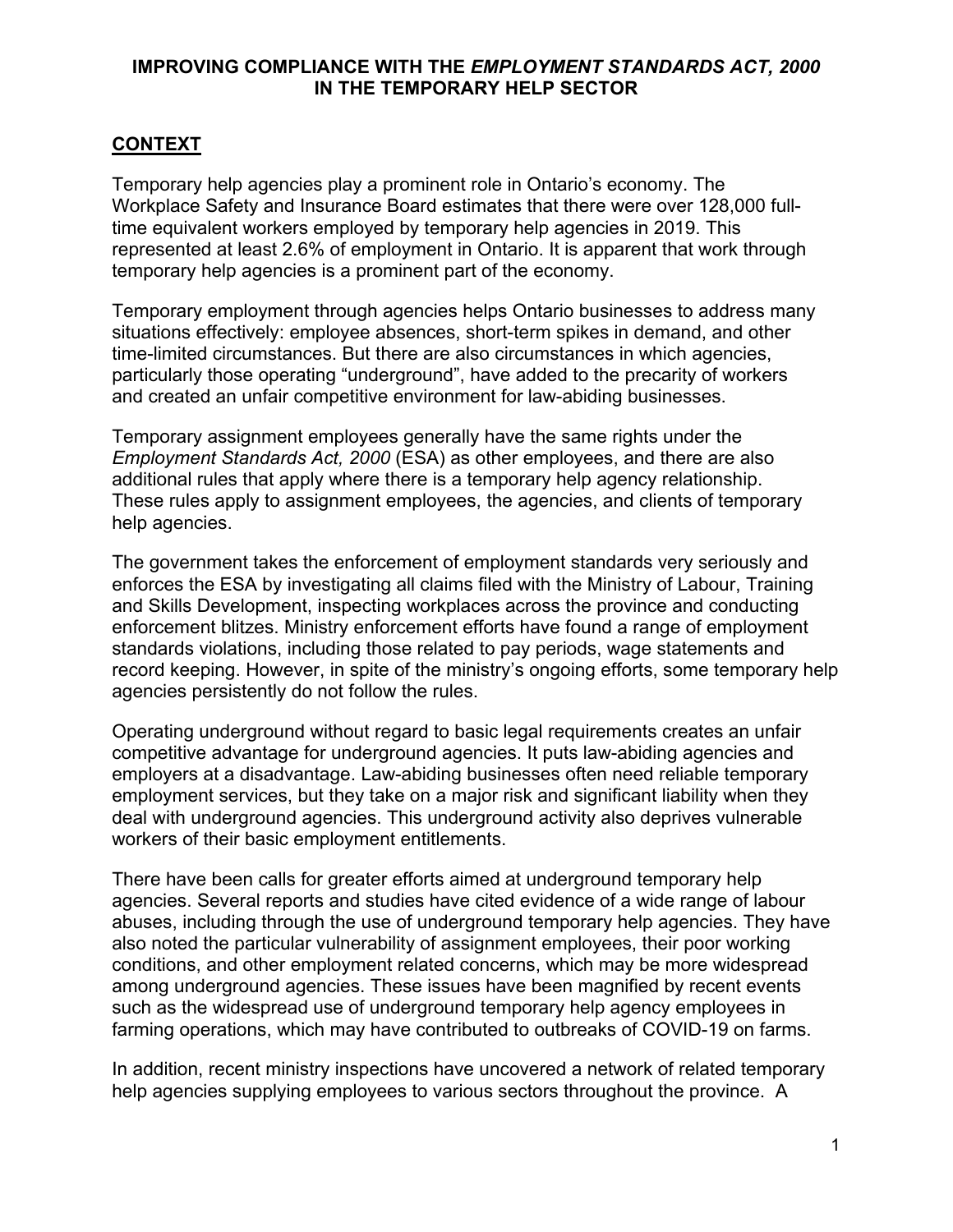significant portion involving undocumented workers who are being paid "under the table", often at rates below the minimum wage, and who are not receiving other minimum entitlements and, in some cases, may be victims of labour trafficking.

# **OBJECTIVES**

To ensure that the government is better able to locate these non-compliant agencies and enforce the ESA, the ministry is considering creating a registry for temporary help agencies and penalties under the ESA if they fail to register.

The objectives of creating a registry would include the following:

- encouraging compliance with the ESA by impeding the ability of temporary help agencies to operate underground;
- helping to address broader issues related to the vulnerability of some assignment employees such as poor working conditions and labour trafficking;
- helping the clients of temporary help agencies avoid working with underground agencies; and,
- establishing a level playing field and eliminating competition from non-compliant agencies and their clients.

Your feedback to the questions posed in this paper will provide valuable insight as the government determines the best ways to address these critical issues.

# **CURRENT ESA RULES**

For information on ESA rules for temporary help agencies, clients of temporary help agencies and assignment employees, please visit the Ministry of Labour, Training and Skills Development's website at [https://www.labour.gov.on.ca/english/atwork/agencies.php.](https://www.labour.gov.on.ca/english/atwork/agencies.php)

Employment Standards Officers have a variety of enforcement tools available to them and once a decision is made that a contravention of the ESA has occurred, an Officer can issue:

- an order to pay wages;
- a compliance order;
- a ticket under Part I of the *Provincial Offences Act* (POA);
- a Notice of Contravention: or,
- for certain violations, an order to reinstate and / or compensate an employee.

Officers can also initiate prosecutions under Part III of the POA against persons and corporations. For information on the ministry's enforcement activities, including statistics on claims, inspections, and prosecutions, please visit <https://www.labour.gov.on.ca/english/es/pubs/enforcement/index.php>.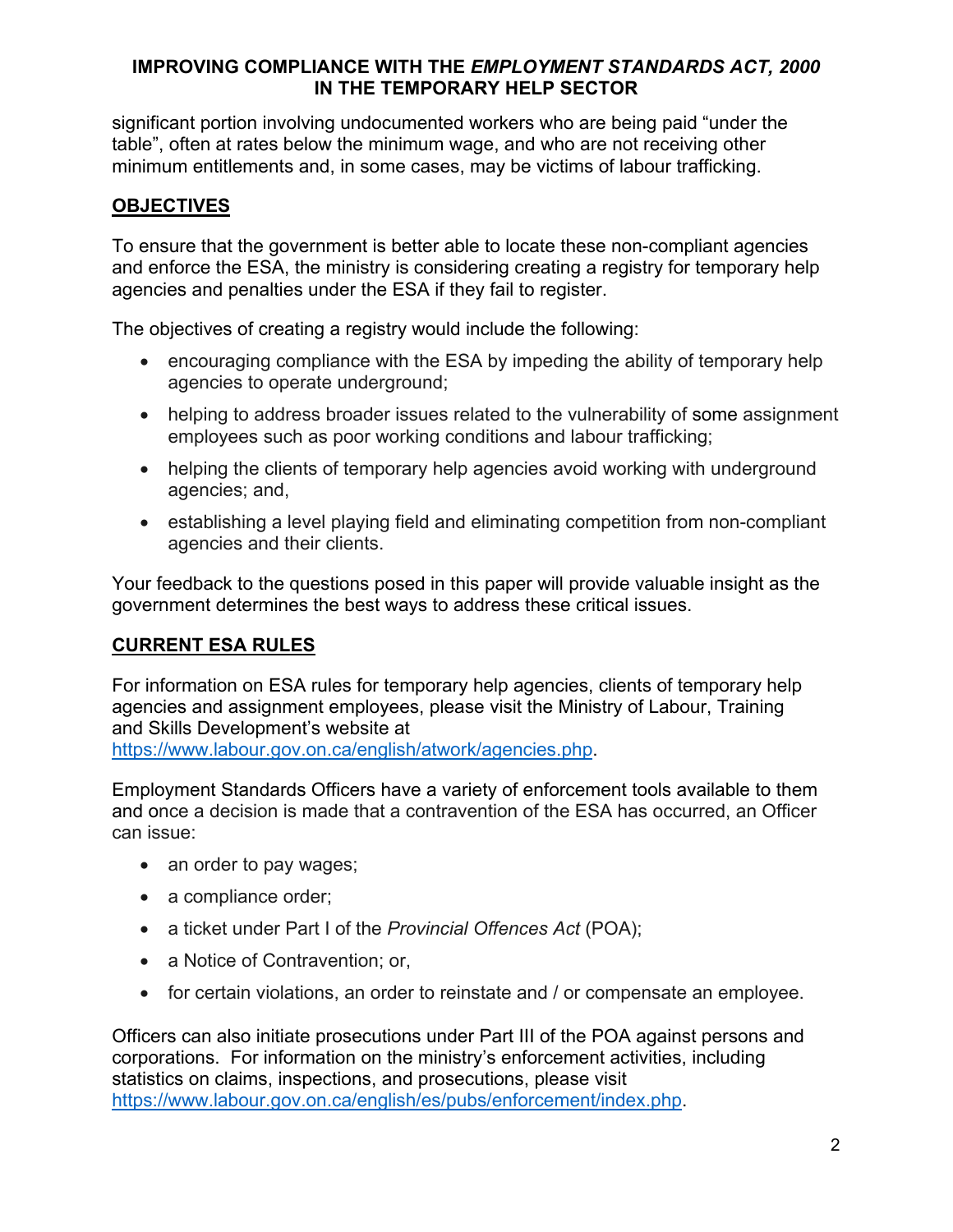# **ISSUES FOR DISCUSSION**

The government is interested in your views on the following three areas:

# **A. Temporary Help Agency Registry:**

Temporary help agencies are not required to register with the government in order to operate in Ontario and clients of temporary help agencies may contract with any agency to meet their staffing needs.

To enhance the regulation of temporary help agencies in the province and support current enforcement activities, the government could amend the ESA to require agencies to register with the Ministry of Labour, Training and Skills Development.

The amendments could establish registration requirements and prohibit clients from hiring an assignment employee from an unregistered agency.

A registry would be a single source for clients looking for temporary help agencies to confirm that they are dealing with a registered agency.

#### *What the government would like to know:*

- 1. In your opinion, what would be the advantages and disadvantages of a temporary help agency registry? How could the disadvantages be mitigated?
- 2. What requirements should be in place for a temporary help agency to be included on a government administered registry (for example, that it has no violations of employment standards legislation)?
- 3. How much transition time would be needed to ensure that temporary help agencies and clients of temporary help agencies are aware of their new obligations?
- 4. How should the government educate the public on any new requirements in order to best reach all those who may be affected, including vulnerable individuals?

#### **B. Penalties for Non-Compliant Agencies and Client Employers:**

For a registry to be effective, there should be a strong incentive for agencies to register and for clients of temporary help agencies to accept assignment employees only from registered agencies.

Specific penalties could be established to address the failure of a temporary help agency to register with the government and the provision of false information. Client businesses of temporary help agencies could also be subject to penalties if they engage the services of an unregistered agency or if they fail to retain evidence that they contracted with a registered agency. Penalties could include administrative penalties such as Notices of Contravention under the ESA and offences under the POA.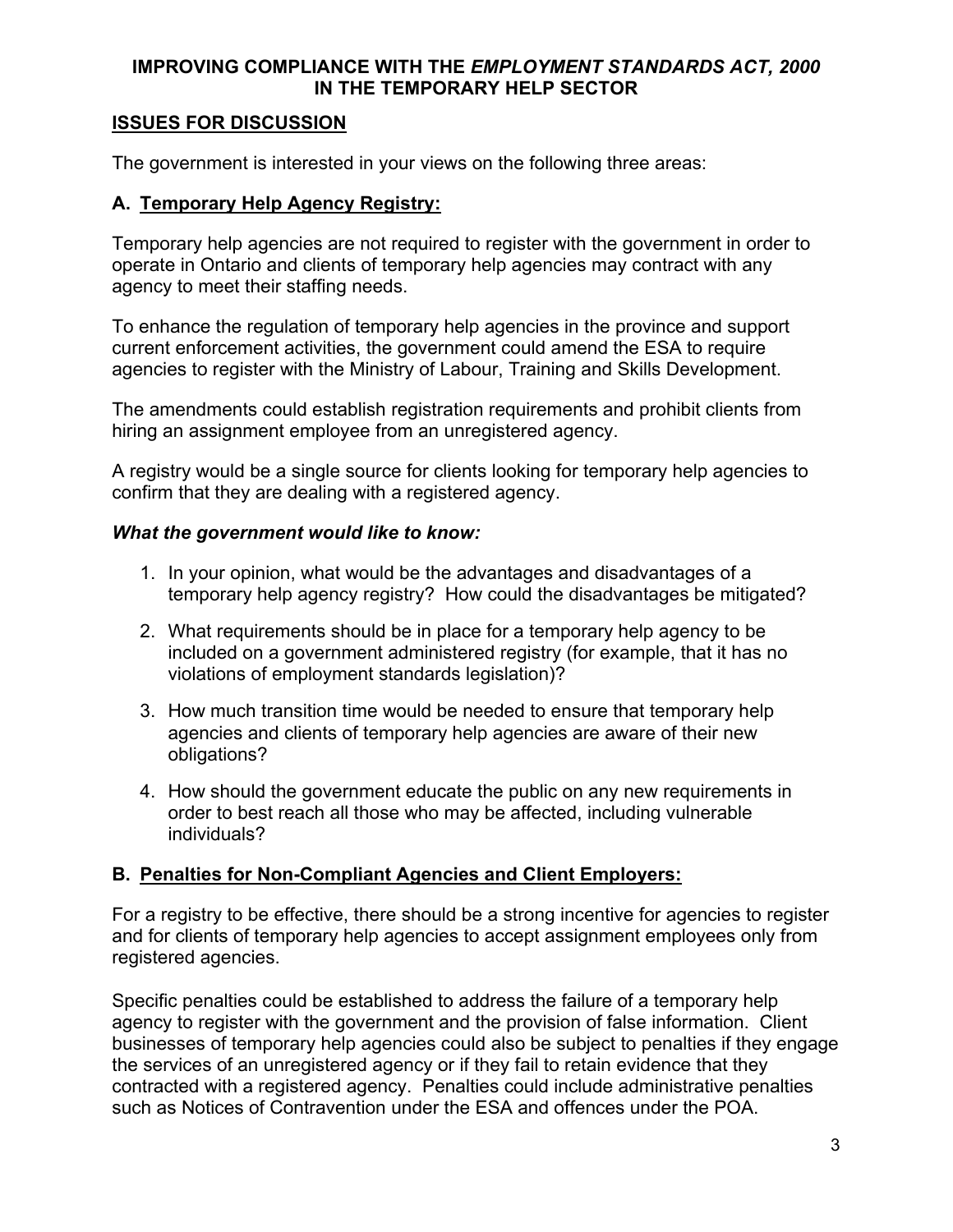## *What the government would like to know:*

- 5. If the government implements a temporary help agency registry, how could it ensure that all agencies register, and all clients of temporary help agencies only accept assignment employees from registered agencies?
- 6. What monetary amount(s) would serve as an effective deterrent to temporary help agencies and clients of temporary help agencies seeking to avoid their legal obligations under the ESA by not complying with the temporary help agency registry requirements?

# **C. Alternatives to a Registry:**

Some Canadian jurisdictions have implemented models other than a registry to enhance the regulation of temporary help agencies. For example, some require temporary help agencies to be licenced before they can operate legally.

Key features of a licencing scheme typically include: renewal periods (e.g., licences are valid for a specific period unless they are cancelled or suspended by the government); revocation rules (e.g., for reasons such as making a false or misleading statement in the application or for current and previous contraventions of employment legislation); requirements for clients of temporary help agencies to do business with licence holders; and a publicly available list of licence-holding agencies.

#### *What the government would like to know:*

- 7. What would be the advantages and disadvantages of a licencing scheme as opposed to a registry?
- 8. Are there other alternative models that the government should consider?

# **HOW TO RESPOND TO THIS CONSULTATION PAPER**

If you are interested in responding to this paper with your comments, ideas and suggestions, please contact the Ontario Ministry of Labour, Training and Skills Development by:

**Mail:** Temporary Help Agency Consultations, Employment and Labour Policy Branch, 400 University Avenue, 15<sup>th</sup> Floor, Suite 1502, Toronto, Ontario, M7A 1T7

**Email:** [TemporaryHelpAgencyConsultations@ontario.ca](mailto:TemporaryHelpAgencyConsultations@ontario.ca)

#### **Please provide your responses by Friday, January 29th, 2021.**

Your input will help us address the critical issues that have been raised in this paper.

*Thank you for taking the time to participate.*